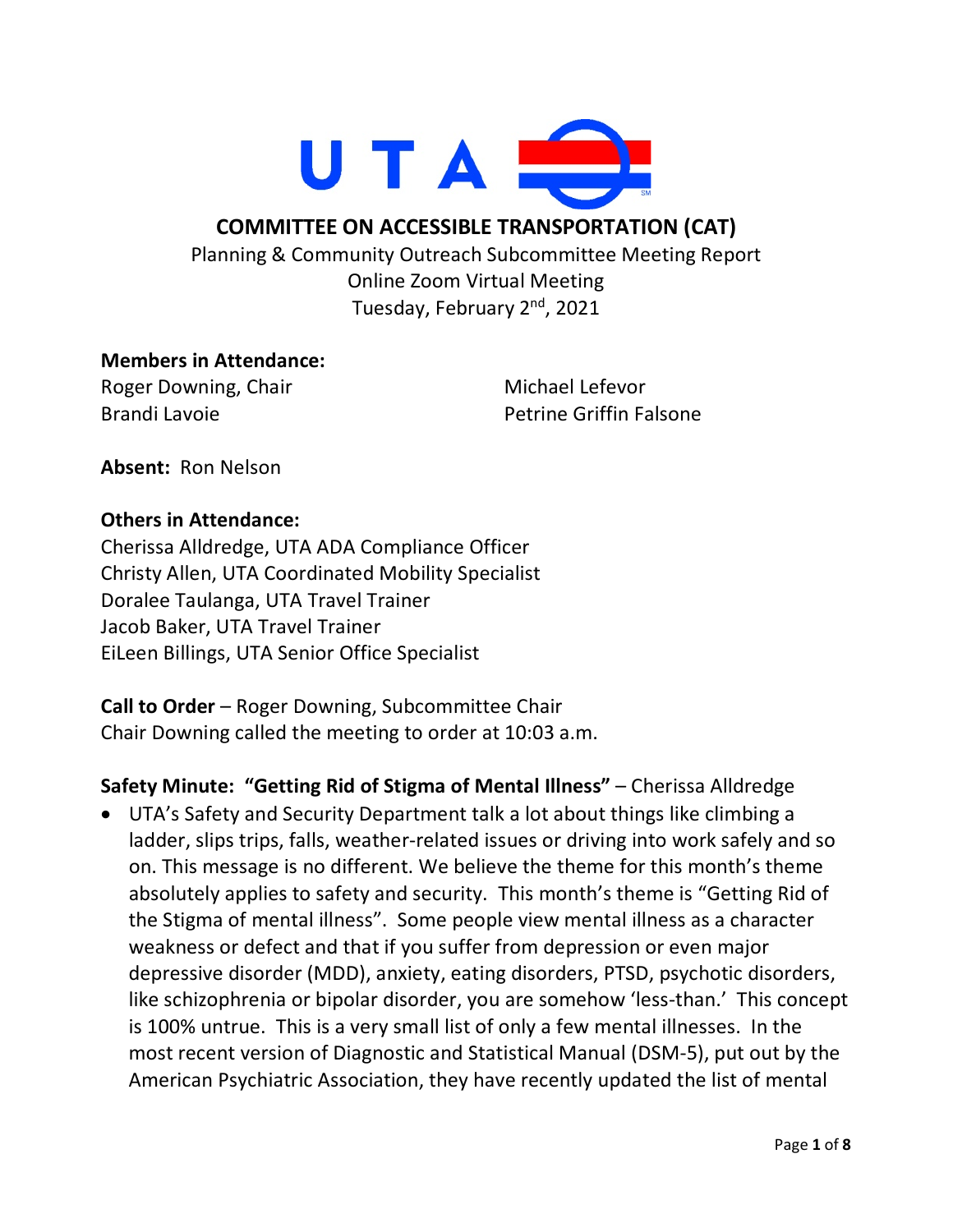illnesses to include autism, ADHD, sleep/wake issues, even substance abuse and addictive issues, among others.

- I would bet that many of us know some people at UTA, even ourselves, who might suffer with one or more of these disorders. Our main reason for approaching this very sensitive and delicate issue is that there is help. For those who struggle with substance abuse, eating disorders, depression or anxiety, or many other mental illnesses, there are resources. There is HOPE!
- Let us be clear, we are not saying that everyone who has a clinically defined mental illness is a safety or security hazard and should not be allowed to work. Though we do encourage you to seek help from a professional so that there is no question as to whether or not you are a risk at work and might need some assistance. The purpose is to continue to talk about these issues without judgment or negatively labeling someone we know in our community or at work.
- We all need to be united in eradicating the stigma of mental illness. We all struggle with something, whether it is considered a mental illness or not. This is a serious topic for the month but one that needs to be addressed, and one we should not be afraid to talk about. Let us adopt a non-judgmental attitude towards anyone who struggles with mental illness. We need to embrace acceptance and kindness and not judging anyone for any of these various issues, instead, let us show encouragement, kindness and compassion.

## **Approval of Minutes from December 1st, 2020, 2020 Meeting** – Roger Downing

- Petrine Falsone moved to approve the December  $1<sup>st</sup>$ , 2020 minutes as written.
- Brandi Lavoie seconded the motion, motion passed unanimously.

#### **Public Comment** – Cherissa Alldredge

No public comments/request for comments were made

## **Ongoing Discussion Regarding CAT Presence on UTA Website** – Cherissa Alldredge

- "Accessibility Two" has been named as a temporary place holder on the website.
- The goal of the new website is to make it more accessible with a layout that has all the CAT information in one place that is easier to locate.
- The international symbol for disability will be added at the top of the main landing page of rideuta.com.
- An icon will direct you to the Accessibility landing page. The Accessibility landing page will contain sub-category information/topics, i.e.:
	- 1. Accessibility: This is where all the service related information will be located.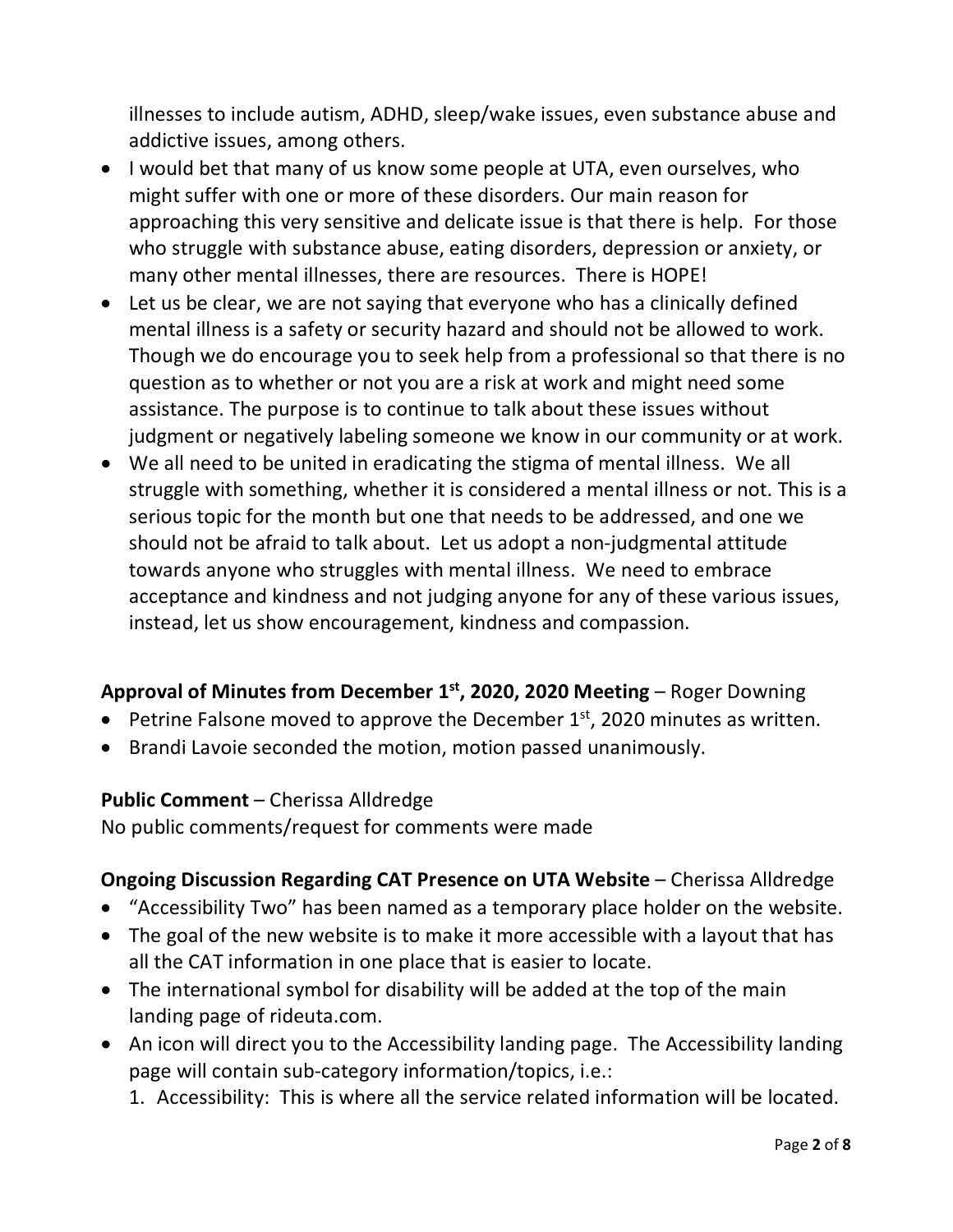- 2. Accessibility Services, including services for people with disabilities.
	- a. Coordinated Mobility
	- b. Paratransit
	- c. Flex Route
	- d. Fare programs
	- e. Travel Training, with emphasis on the disability community
- 3. Community Resources:
	- a. ADA Information
	- b. Dial 211
	- c. Customer Service
	- d. Partner Organizations
	- e. UTA Travel Training Program
- 4. CAT Committee Information: This is where you can learn about the CAT Committee members, their goals, what they do, which community they represent, eligibility, benefits, etc.
- 5. Meetings and Events:
	- a. Full CAT meetings, including dates, times, agendas and meeting minutes.
	- b. Subcommittee meetings, including dates, times, agendas and meeting minutes.
	- c. Upcoming meetings and events.
- 6. Meet the CAT Members
	- a. Brief Introduction
	- b. List of CAT members including concise bios.
	- c. Awards program information.
- As the website development continues, space will be reserved to add future videos for ASL/hearing impaired individuals.
- As the project moves forward, updates/progress will be reported back to the subcommittee on a monthly basis for ongoing discussion and feedback. This topic will be a standing item on the agenda until the CAT website project has been completed.

## **New Community Contacts of Note** – Roger Downing and Cherissa Alldredge

- Partnering with community organizations regarding UTA is one of the Planning and Community Outreach Subcommittee's 2020-2021 goals.
- Conduct in-person meetings with staff representing organizations for the disability community. This will also provide valuable CAT Committee member recruitment information.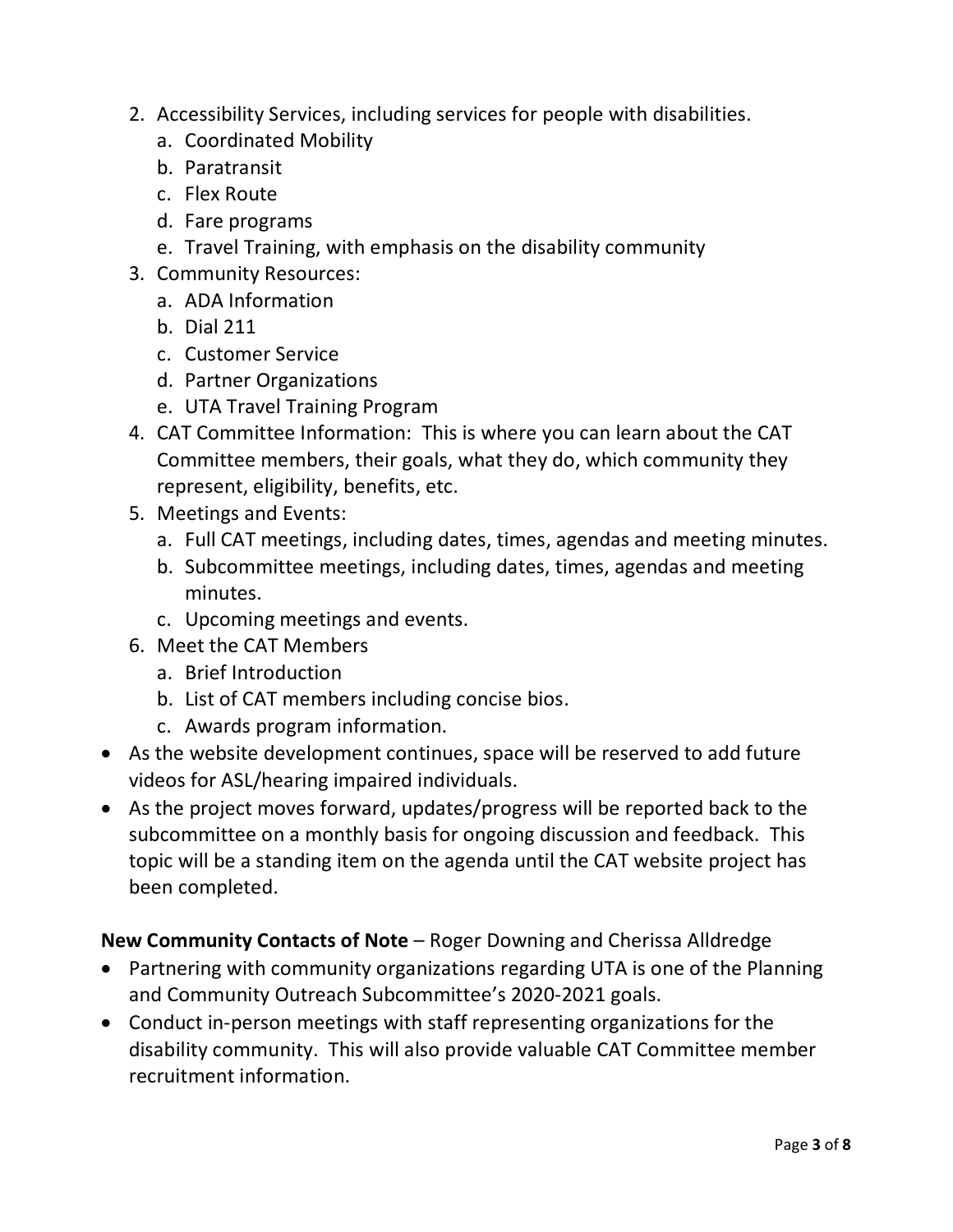- Research specific contact names and job titles regarding the various organizations. This will assist with conducting personal phone calls and/or sending individual emails.
- Continue to develop a generalized running list of disability services and service providers. Consider making personal telephone calls and/or sending individual emails. This list will also be available on the UTA CAT website.
	- 1. Dial 211 information regarding transportation and other disability related services.
	- 2. The mental health field
	- 3. Blind/visually impaired and deaf/hearing impaired organizations.
	- 4. Independent living centers along the Wasatch Front. Michael Lefevor will contact these centers and report back to the subcommittee.
	- 5. Senior and retirement centers
	- 6. Community nursing services
	- 7. Veterans Administration
	- 8. Utah State Office of Rehabilitation Division of Workforce Services
	- 9. Centers for Disability Services at universities and colleges throughout the UTA service area.

10.Rehabilitation centers

- Develop a specific list of CAT Committee contacts.
- UTA's Travel Training group would like to provide this list to their customers. Having this list will be beneficial when sending out information regarding awards, nominations, and ADA celebration.
- It is important to provide beneficial resources/answers when someone needs information regarding transportation and other disability services. We are continually looking for new consumers in the disability community that need assistance.
- Cherissa will keep this topic as a standing item on meeting agendas. Members will then have the opportunity to bring new/updated information to the subcommittee. Send all new contact information to Cherissa.
- As this list continues to be developed, Cherissa will bring it back to this subcommittee for ongoing review and discussion.

## **Initial CAT Recruitment Planning –** Roger Downing and Cherissa Alldredge

• There are 4 to 5 CAT membership positions to fill this year. These members should represent diversity regarding geography and type of disability.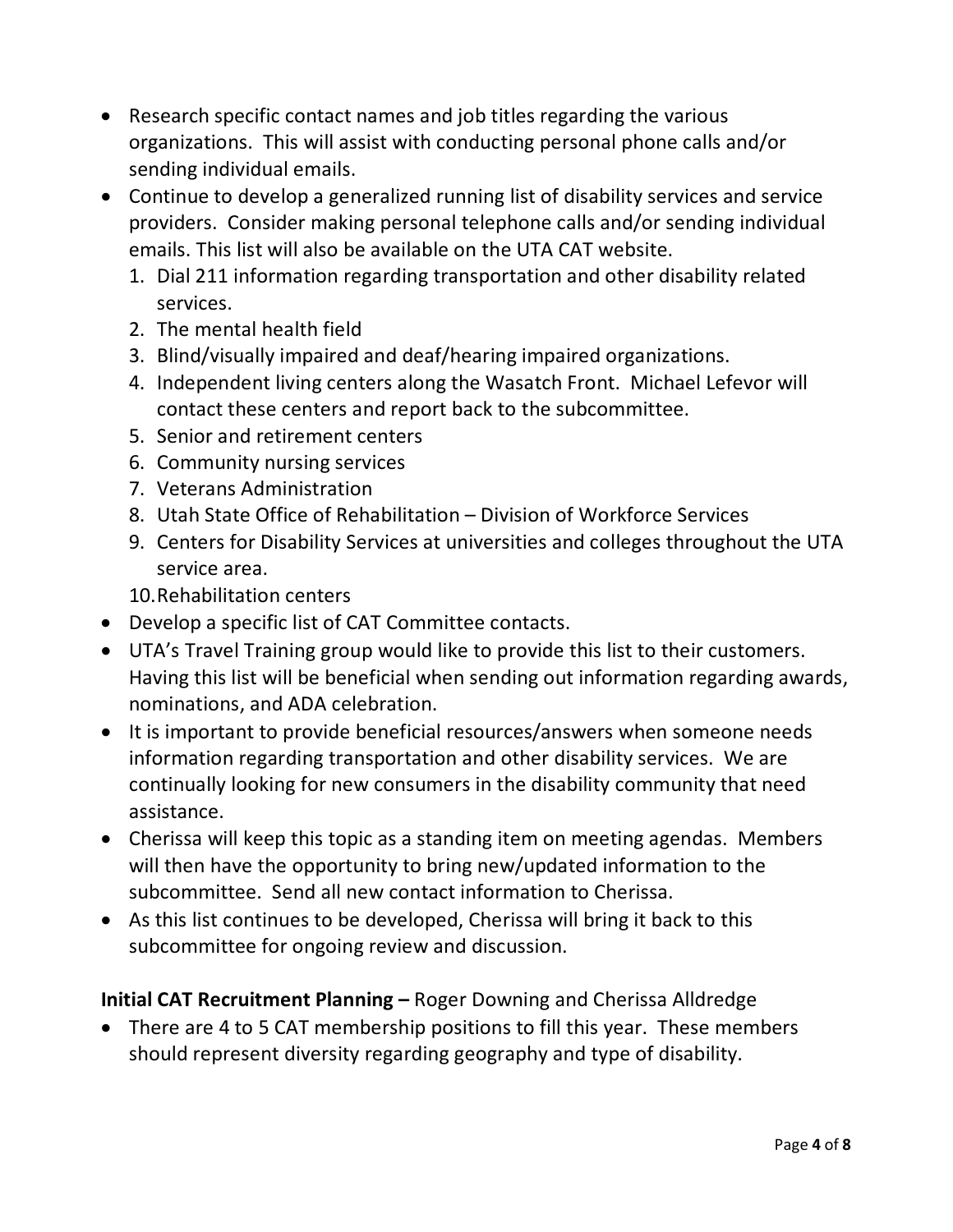• Due to Covid-19, recruitment/interviews will be conducted virtually for all firsttime applicants. Interviews will be conducted by the entire Planning and Community Outreach Subcommittee.

# Timeline:

- Finalize marketing materials, application during the March  $2<sup>nd</sup>$  subcommittee meeting. Katie Matisohn and Cherissa Alldredge are currently finalizing the marketing materials. Included in the marketing tools are the following:
	- 1. Social media, such as UTA's website, Facebook, Instagram, Twitter.
	- 2. Printed posters placed on UTA bus and rail vehicles.
	- 3. Printed flyers for distribution to the disability community and/or centers.
	- 4. Personalized one-on-one contacts: Virtual meetings, telephone calls, emails.
	- 5. Utilize multiple platforms to contact various age groups.
	- 6. Reach out to retired people, senior centers, retirement centers and the Veterans Administration. Also contact personnel from the developmental centers and visually/hearing impaired community. The committee would also benefit by having a member with mobility issues who requires the use of a mobility device.
	- 7. Contact Travel Training as a potential recruitment tool.
	- 8. Personally contact anyone that you know related to disability organizations or the disability community.
	- 9. Contact the disability centers of each university and college throughout the UTA service area.
	- 10.Michael will contact the Utah Transition Action group. Mike will also contact Bob Morgan at the Center for Persons with Disabilities.
	- 11.Committee members will develop potential lists, including names of applicants, telephone numbers and email addresses.
- Marketing timeframe for recruitment: April 1<sup>st</sup> thru April 30<sup>th</sup>, 2021.
- Application deadline: Friday, April  $30<sup>th</sup>$ , 2021.
- Review of applications during May  $4<sup>th</sup>$  subcommittee meeting.
- Conduct interviews during June  $1<sup>st</sup>$  subcommittee meeting.
	- 1. Meeting may need to be 3 hours long to allow enough time to conduct interview(s).
	- 2. May require a follow-up meeting to discuss applications/interviews and select new members.
- Notify individuals selected: Week of June 21, 2021.
- FY 2021 ADA Celebration scheduled for July  $26<sup>th</sup>$ .
- Annual CAT Member Training (dates and times are tentative):
	- 1. Wednesday, August  $11^{th}$  from 10:00 a.m. 12:30 p.m.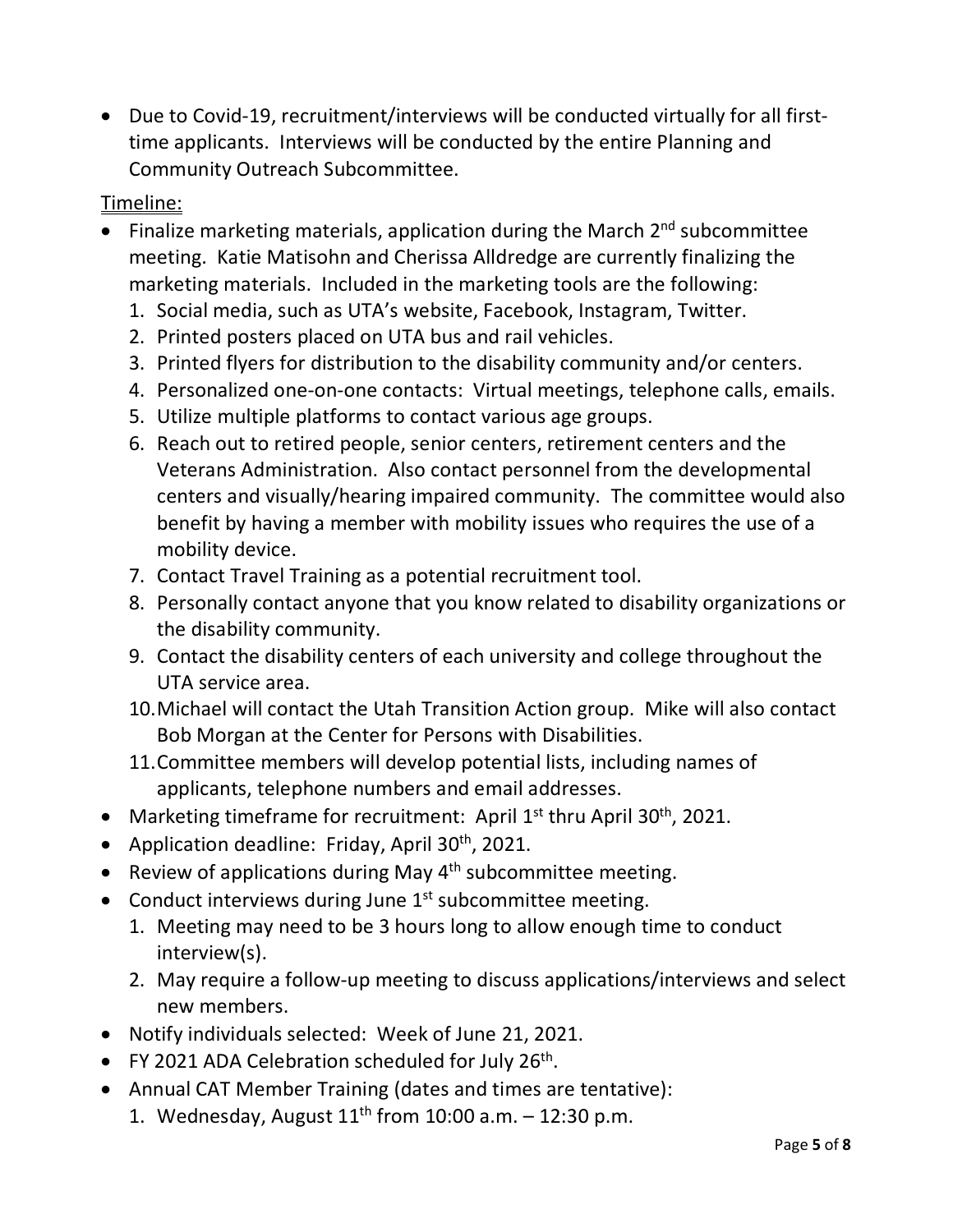- 2. Thursday, August  $12^{th}$  from  $10:00$  a.m.  $-12:30$  p.m.
- 3. Friday, August  $13^{th}$  from 10:00 a.m.  $-12:30$  p.m.

### **Initial ADA Annual Celebration Planning –** Roger Downing and Cherissa Alldredge

- Due to Covid-19 we are currently planning a virtual event.
- Event is tentatively scheduled for Monday, July  $26<sup>th</sup>$ , 2021.
- If anyone has any celebration event ideas or suggestions regarding speakers, please send them to Cherissa.
- Regarding treats such as cupcakes or swag bags, various ideas were discussed how to make this possible with a virtual event. Various suggestions were made such as having designated areas where you drive by and pick up the treats, mailing out gift certificates, or by using a food delivery service such as Grub Hub.
- A suggestion was made to watch "Lives Worth Living". This is a documentary regarding disability rights. The subcommittee members were also in favor of holding another book club event.
- During the March 3<sup>rd</sup> subcommittee meeting, a theme will be determined and various event ideas discussed.

## **Travel Training Curriculum Feedback –** Jacob Baker and Doralee Taulanga

- Recently the department staff have been concentrating on the travel training process/curriculum. A detailed guide/manual is be being developed. This will be a helpful guide for travel trainers.
- This comprehensive document has been written as a guide Travel Trainers and how to Train the Trainer. It will be updated as required in the future.
- There are two basic aspects within the curriculum.
	- 1. Informational Resources: This aspect of the manual covers actual processes and methods used to train people. It is a resource that specifically outlines the correct order of doing things as a travel trainer.
	- 2. Technical Resources: This covers the actual training process. It includes, tips, tricks and work arounds learned from past job experience that could help the Trainers perform better in the future. This aspect also includes information regarding technical resources.
- Travel Training Referrals. Many times riders who are new resident to the Wasatch Front, seniors, minors, and individuals from the disabilities communities are referred to the training department. These riders would most likely benefit from individualized. Customized travel training. A summary of the contact process is as follows: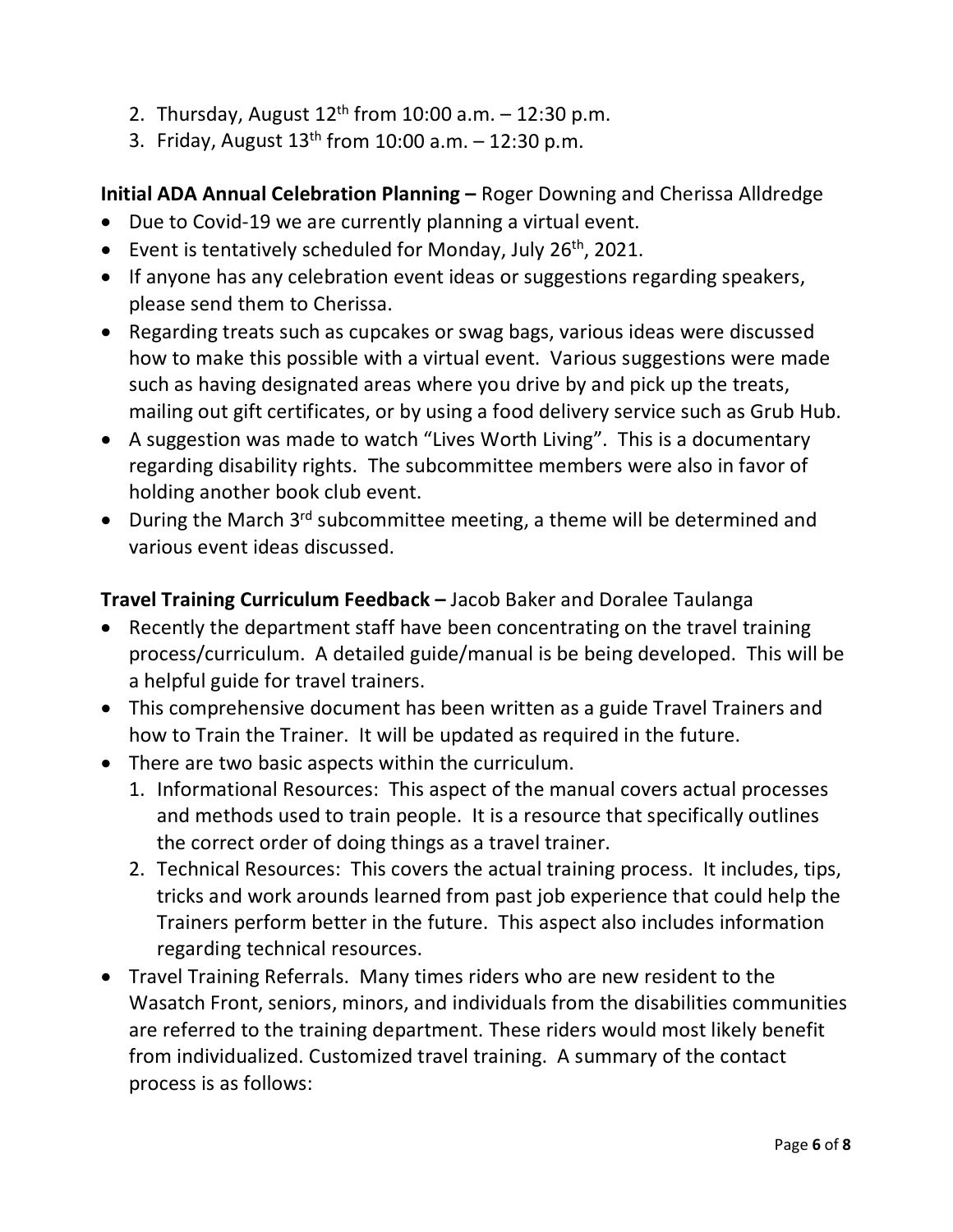- 1. Initial Referral: Someone requests travel training or is referred to us for travel training.
- 2. Initial Contact: This is when we first speak to the person regarding the possibility of training. We request information regarding any barriers or obstacles that need to be addressed to make the training more effective. Issues addressed are type of disability, language barrier, medical problems, prescribed medications, challenges regarding housing/family situation, problems with accessing public transit.
- 3. Once the person or their caretaker has been spoken with and agreed to meet with a travel trainer, an appointment is scheduled to personally meet the rider and conduct a home assessment. Issues discussed in further detail during the home assessment include:
	- a. Regarding transit service, what is the rider's ultimate goal?
	- b. Personal limitations, requirements, needs
	- c. Type of disability
	- d. Medications
	- e. The following assessments are made:
		- Does the client qualify for standard fixed-route services (having no obstacles)?
		- Can the client be trained to use fixed-route services, however also qualifies for paratransit services
		- **Determine if the client can use fixed route services, but not** independently. Client requires a caretaker.
		- Assess whether the rider meets the criteria for paratransit services.
- Jacob will summarize this document and extract portions primarily relative to ADA travel training. He will return to the committee at a future date and discuss travel training specifically for riders with disabilities and other challenges.

#### **Other Items** – Cherissa Alldredge

• No additional items brought forth by the subcommittee members.

#### **Meeting Adjourn** – Roger Downing

Michael Lefevor moved to adjourn meeting. Brandi Lavoie seconded the motion. Meeting adjourned at 12:03 p.m.

#### **Next Meeting:**

The next meeting of the Planning and Community Outreach Subcommittee has been scheduled for Tuesday, March 3rd, 2021, starting at 10:00 a.m.